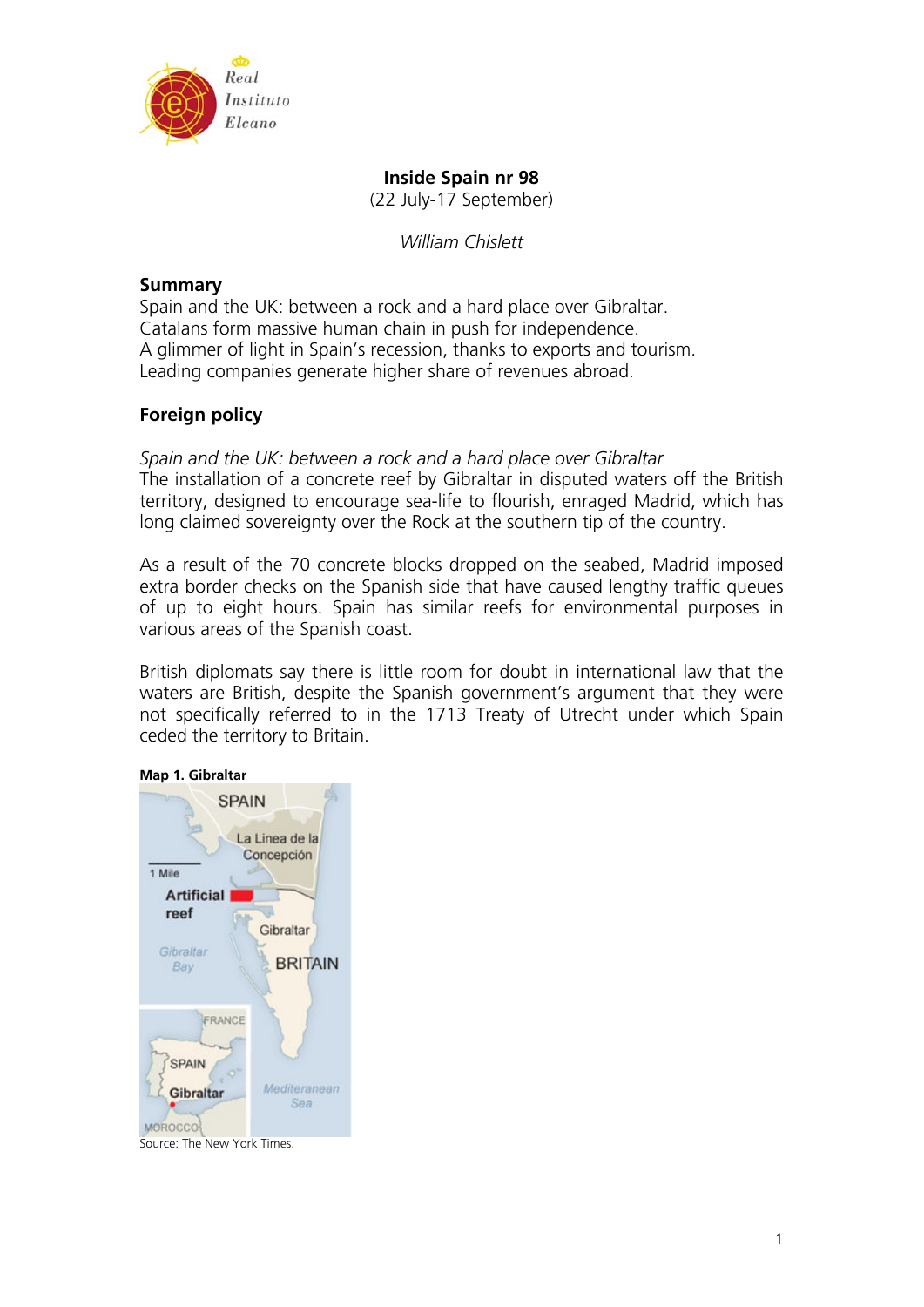

Spain also threatened to charge  $\bigoplus$  to cross the border, saying that the additional revenue could help compensate Spanish fishermen for their losses.

The UK government London says the checks are excessive and break EU freemovement rules. The conservative Popular Party (PP) government of Mariano Rajoy insists they are needed to control smuggling, particularly of cigarettes. An EU team was due to arrive this month to monitor the border.

In a move that was reminiscent of the conflict over the Falklands in 1982 (another relic of the British Empire, invaded by Argentina), the Royal Navy's HMS Westminster docked in Gibraltar in the middle of August after a flotilla of Spanish fishing boats staged a protest about the reef.

In a reversal of the Spanish Armada, the Spanish fleet that sailed against England in 1588 and was defeated, other British warships joined HMS Westminster in what UK defence officials called a long-scheduled deployment in the Mediterranean and the Gulf. A British aircraft carrier, the Illustrious, sailed along the Spanish coast as part of the military training exercise.

Obviously, the two countries are not going to war. Spain, however, has threatened to join forces with Argentina and take the sovereignty issue to the United Nations, while the British government might take the case of border controls to the European Court of Human Rights.

In Spain, the spat between fellow members of NATO and the EU is seen as a diversion from the country's five-year recession and tough austerity measures, and the slush fund scandal in which the PP is embroiled.

The Gibraltarian economy is flourishing; it grew by 8% in 2012. Some 7,000 Spaniards cross the border every day to work from an area, known as the Campo de Gibraltar, whose unemployment rate is officially 40%.

José Manuel García-Margallo, Spain's Foreign Minister, told Parliament that Gibraltar owed its success to an offshore economic model based on 'deregulation, opacity and low taxation'. $1$ 

The squabble comes at a time when Gibraltar is celebrating 300 years of British rule. The anniversary has been marked by a set of four Gibraltarian stamps, which bear the Union Jack, a portrait of Queen Elizabeth and the words from the Treaty 'for ever, without any exception or impediment whatsoever' which Madrid regards as provocative.

While the previous Spanish government of the Socialist José Luis Rodríguez Zapatero (2004-11) sought to ease the tone over the contentious issue of sovereignty by agreeing to set up with London a trilateral forum (Spain, the UK and Gibraltar) to air grievances other than sovereignty, the PP killed this initiative

<sup>1</sup> 1 The Minister's views are set out in an article for the *Wall Street Journal*. See

<span id="page-1-0"></span><http://online.wsj.com/article/SB10001424127887323639704579016690754718488.html>.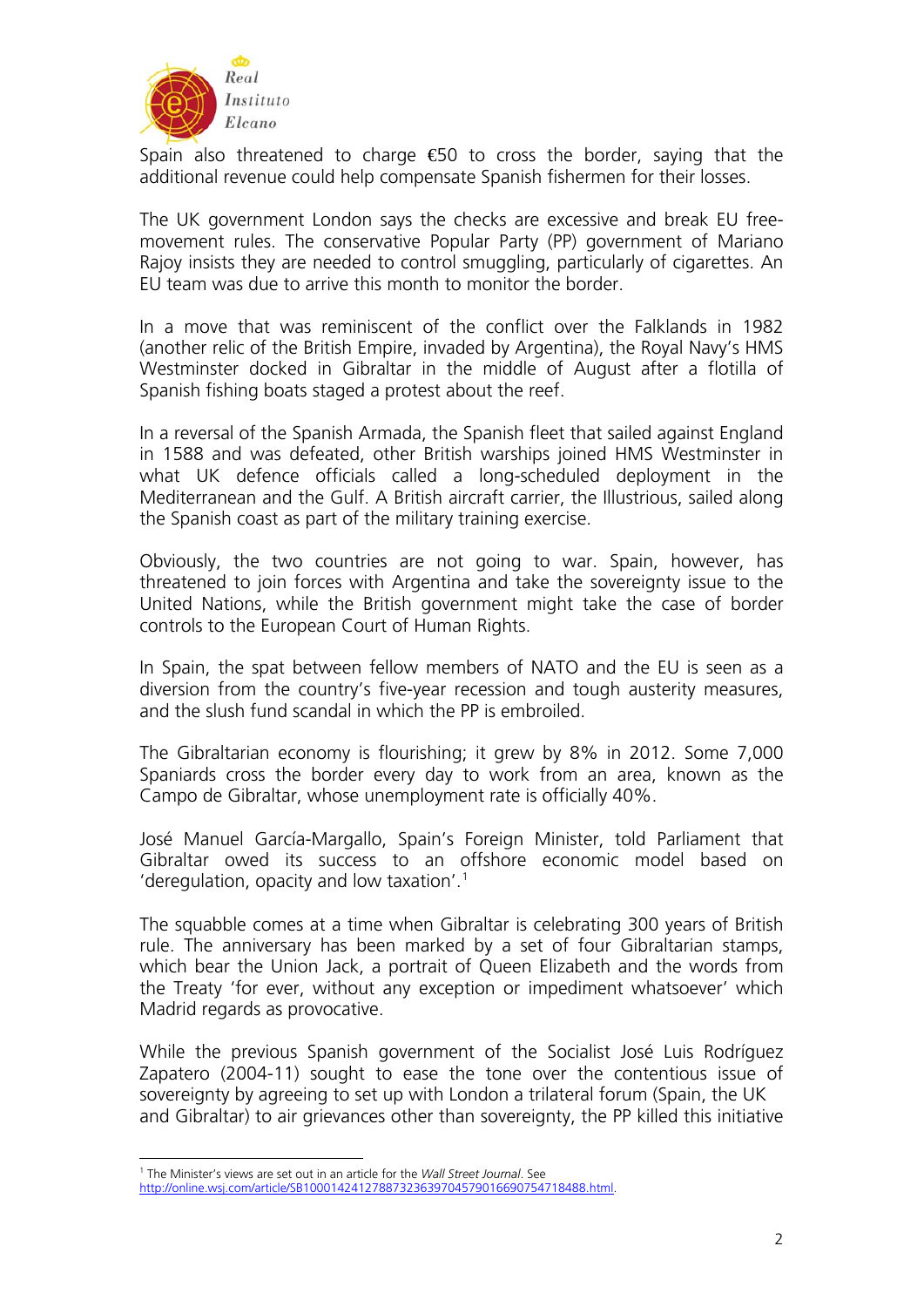

by insisting on widening the forum to include local interests in the Campo de Gibraltar. The UK and Gibraltar rejected this. Had the trilateral forum still existed, Gibraltar would probably have informed the Spanish government about the reef and the current situation might have been avoided.

The Spanish and UK governments were studying the creation of some kind of mechanism to sort out the dispute. The devil is in the detail.

The PP government hankers after a return to the 1984 Brussels Process, which established a bilateral negotiating framework with the UK for the discussion of all issues including sovereignty.

The trilateral forum was a modest step in winning the hearts and minds of Gibraltarians. The PP government's heavy-handed response to the artificial reef, though it has legitimate concerns over other issues such as money laundering, has only served to harden Gibraltarian attitudes to Spain and remind them of previous crises, particularly the closing of the border in 1969 by General Franco (not re-opened until 1982).

The preamble to the Constitution declares that 'Her Majesty's Government will never enter into arrangements under which the people of Gibraltar would pass under the sovereignty of another state against their freely and democratically expressed wishes'. In other words, Gibraltarians have the last word and it is highly unlikely they would ever vote to come under Spanish rule or even some kind of shared rule (the idea, as opposed to an actual agreement, was rejected in a 2002 referendum by 98.9% of votes, although it carried no legal weight).

## **Domestic scene**

## *Catalans form massive human chain in push for independence*

Catalans joined hands on their national day to form a human chain that stretched 480km from the border with France to the southern end of the region, in a move aimed at intensifying the pressure on the central government in Madrid for a referendum on independence.

The Popular Party government has not changed its position on the referendum, which requires its permission, as the Spanish constitution gives Madrid 'exclusive competence' on the authorisation of referendums. The only legal way to trigger a process that results in the independence of any region is through a constitutional amendment, which would require a large majority in the Spanish parliament, new elections and approval in a referendum held throughout the country.

The government reiterated its position that it is only prepared to discuss improvements to Catalonia's financing arrangements. Catalan nationalists claim they get a raw deal. Artur Mas, the Catalan centre-right Premier, complained in an article in the New York Times that Catalonia pays out more on average than other regions to the central government but receives less public expenditure per capita in return.<sup>[2](#page-2-0)</sup>

<span id="page-2-0"></span><sup>1</sup> <sup>2</sup> See [http://www.nytimes.com/2013/09/11/opinion/global/a-referendum-for-catalonia.html?\\_r=0.](http://www.nytimes.com/2013/09/11/opinion/global/a-referendum-for-catalonia.html?_r=0)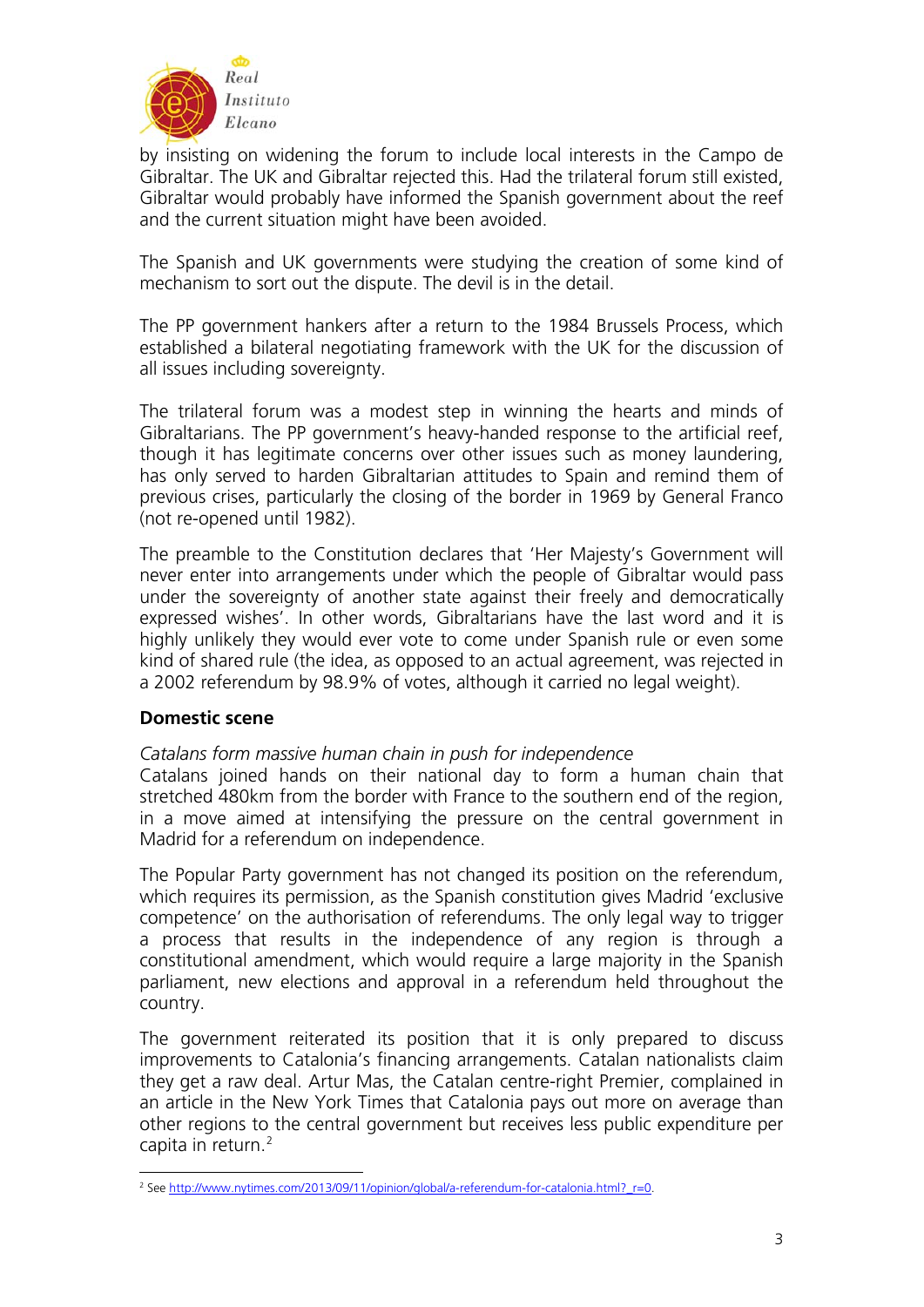

Mas, anxious to avoid a collision with the central government, appeared to be more conciliatory and offered to put back the referendum from 2014, the date first suggested, to 2016 after the next general election in Spain scheduled to be held no later than November 2015. He said he would strive for a negotiated settlement 'until the end'.

This change of strategy angered the more radically pro-independent Catalan Republican Left (ERC), which supports Mas's minority government and whose popularity is on the rise. The ERC won 11 more seats in the November 2012 parliamentary election in Catalonia for a total of 21 and Mas's Convergence and Union (CiU) lost 12 seats for a total of 50 in the 135-seat parliament.

The Socialists also reject the referendum, but accuse both Mas and Prime Minister Mariano Rajoy of inflexibility. They defend a reform of the constitution to make Spain a more federal state.

Meanwhile, the European Commission made it crystal clear that any breakaway territory would cease to be part of the EU and would have to renegotiate membership. 'If one part of a territory of a member state decides to separate, the separated part is not a member of the European Union', said the Commission's Spanish Vice-president, Joaquin Almunia.

## *Socialists edge ahead of the Popular Party in voting intention*

For the first time since the Popular Party (PP) won the November 2011 general election, the Socialists would very narrowly win an election if held this month, according to a poll by Metroscopia (see Figure 1).

|                                                                                                                                                                                                                                                                                                                                                           | November 2011 election | September 2013 |  |  |  |  |  |  |
|-----------------------------------------------------------------------------------------------------------------------------------------------------------------------------------------------------------------------------------------------------------------------------------------------------------------------------------------------------------|------------------------|----------------|--|--|--|--|--|--|
| Popular Party                                                                                                                                                                                                                                                                                                                                             | 44.6                   | 30.            |  |  |  |  |  |  |
| Socialists                                                                                                                                                                                                                                                                                                                                                | 28.7                   | 30.5           |  |  |  |  |  |  |
| United Left                                                                                                                                                                                                                                                                                                                                               | 6.9                    | 116            |  |  |  |  |  |  |
| Union, Progress and Democracy                                                                                                                                                                                                                                                                                                                             |                        | 9 Q            |  |  |  |  |  |  |
| $\lambda$ and $\lambda$ and $\lambda$ and $\lambda$ and $\lambda$ and $\lambda$ and $\lambda$ and $\lambda$ and $\lambda$ and $\lambda$ and $\lambda$ and $\lambda$ and $\lambda$ and $\lambda$ and $\lambda$ and $\lambda$ and $\lambda$ and $\lambda$ and $\lambda$ and $\lambda$ and $\lambda$ and $\lambda$ and $\lambda$ and $\lambda$ and $\lambda$ |                        |                |  |  |  |  |  |  |

#### **Figure 1. Voting Intention (% of valid votes) (1)**

(1) Based on a voter turnout of 62%.

Source: Metroscopia.

The slush-fund scandal of Luis Bárcenas, the former PP treasurer in prison since June pending trial, and the continued high unemployment rate are taking a toll on the PP. Prime Minister Mariano Rajoy denies any knowledge of the fund and benefiting from it personally. Much of the funds came from construction companies in return for favours.

The Bárcenas case has eroded public trust in Rajoy: only 35% of PP voters said they had confidence in him, compared with 71% when he won the election.

September's results are based on a voter turnout of 62%, compared with 71.7% in 2011.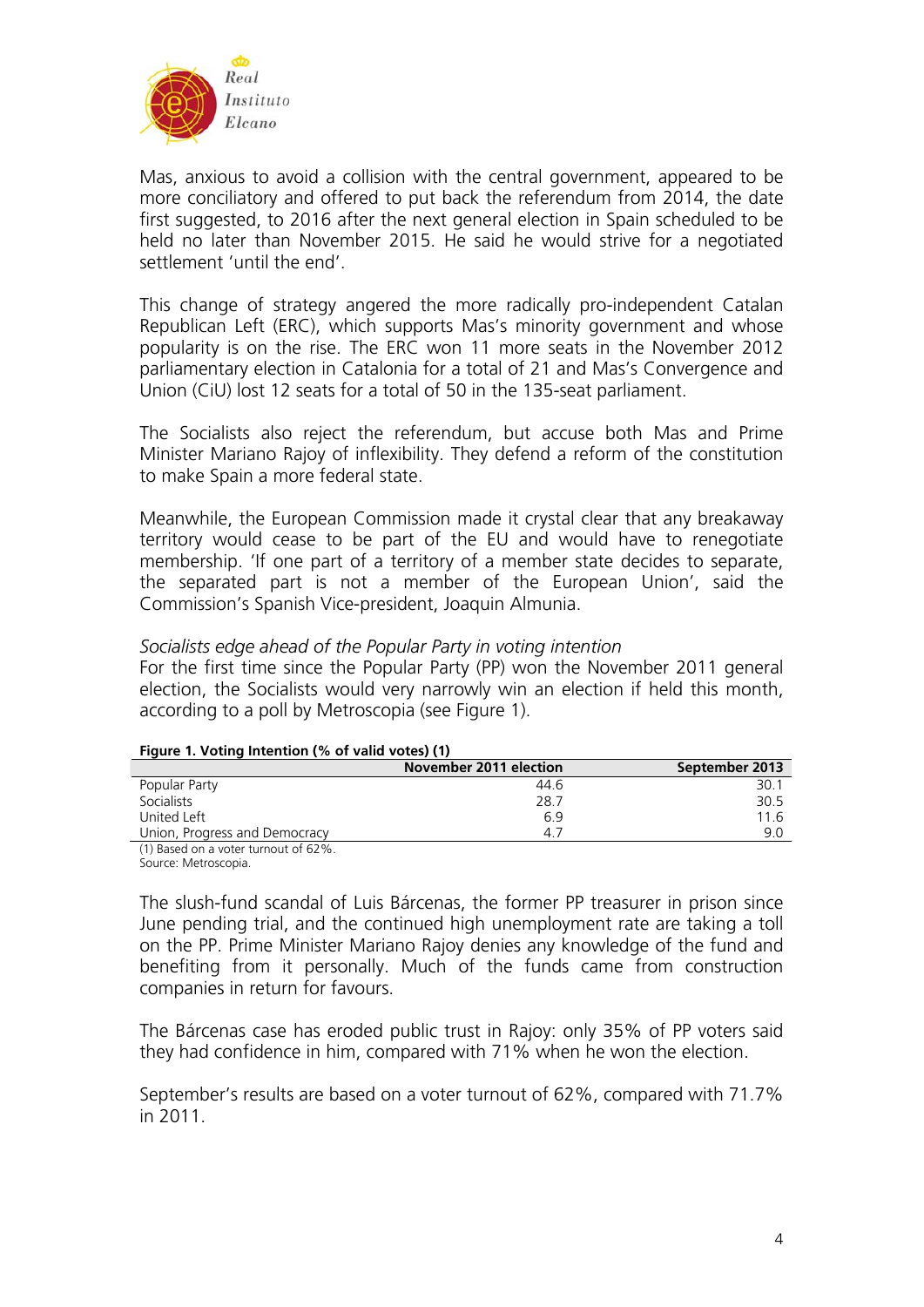

## **The economy**

*A glimmer of light in Spain's recession, thanks to exports and tourism…*

The government returned from the summer break with some good news to trumpet. The economy shrank by only 0.1% in the second quarter over the first, according to INE, the National Statistics Agency.

This was the slowest pace of decline in two years (-0.4% in the first quarter) and suggests a recovery is finally underway, albeit a mild one and still with very high unemployment. Year-on-year growth was 1.6% negative.

Furthermore, the continued boom in merchandise exports and in tourism, which has prevented Spain's recession from being deeper, helped Spain to generate a current account surplus of  $\epsilon$ 1.35 billion in the first half, compared with a deficit of €16.97 billion in the same period of 2012, according to the Bank of Spain.

Around 100,000 companies are now regularly exporting, about half the total number, compared with about 40,000 before the onset of the crisis in 2008. This is a significant change.

The trade deficit was  $\bigoplus$ .71 billion, down from  $\bigoplus$  5.64 billion in the first six months of 2012. This was due to a 9.4% growth in exports and a 1.7% fall in imports. The imported energy bill remains high.

The overall balance of payments (current and capital accounts) –a country's financing capacity or need– was  $6.24$  billion positive as against  $64.58$  billion negative. This was the first half-year surplus since 1997.

Food exports surpassed those of vehicles, traditionally a major item, and sales outside of the EU, the main destination, rose further, particularly to the Middle East (see Figures 2 and 3).

In the first half of the year, 34 million tourists came to Spain, 3.9% more yearon-year.

| riqure 2. Exports by sectors, first hair of 2013 (% of the total) |            |                     |                |  |  |  |  |  |
|-------------------------------------------------------------------|------------|---------------------|----------------|--|--|--|--|--|
|                                                                   | % of total | <b>Change 13/12</b> | <b>Rep</b> (1) |  |  |  |  |  |
| Capital goods                                                     | 21.2       | 18.7                | 3.6            |  |  |  |  |  |
| Food                                                              | 15.1       | 6.7                 | 1.0            |  |  |  |  |  |
| Automotive                                                        | 14.5       | 5.9                 | 0.9            |  |  |  |  |  |
| Chemical products                                                 | 14.3       | 6.8                 | 1.0            |  |  |  |  |  |
| Non-chemical semi-manufactured goods                              | 10.8       | $-3.2$              | $-0.4$         |  |  |  |  |  |
| Consumer manufactures                                             | 8.4        | 11.9                | 1.0            |  |  |  |  |  |
| Energy products                                                   | 6.9        | 10.7                | 0.7            |  |  |  |  |  |
| Other goods                                                       | 4.8        | 0.4                 | 0.0            |  |  |  |  |  |
| Raw materials                                                     | 2.7        | 4.3                 | 0.1            |  |  |  |  |  |
| Consumer durables                                                 | 1.5        | 2.2                 | 0.0            |  |  |  |  |  |
| Total                                                             | 100.0      | 8.0                 | 8.0            |  |  |  |  |  |

### **Figure 2. Exports by sectors, first half of 2013 (% of the total)**

(1) Contribution in percentage points to the growth in exports.

Source: Ministry of Economy and Competitiveness.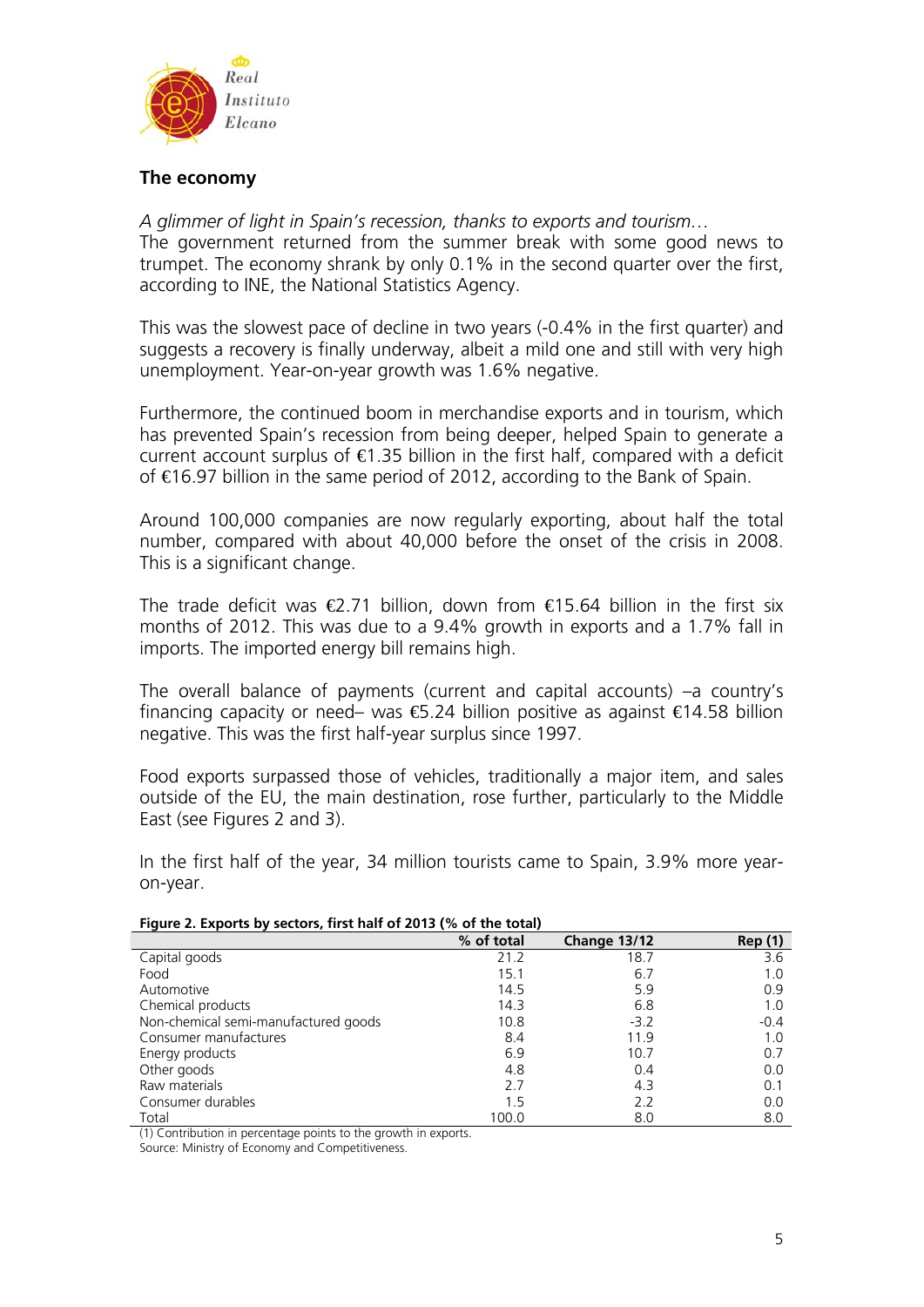

| $1.99$ at a $2.12$ to at the action to the step of as $\approx$ y |            | 9009                |                |
|-------------------------------------------------------------------|------------|---------------------|----------------|
|                                                                   | % of total | <b>Change 13/12</b> | <b>Rep</b> (1) |
| Europe                                                            | 69.4       | 4.5                 | 3.2            |
| Euro zone                                                         | 48.6       | 4.7                 | 3.0            |
| North America                                                     | 4.3        | 2.9                 | 0.1            |
| Latin America                                                     | 6.2        | 9.4                 | 0.6            |
| Asia                                                              | 9.1        | 18.1                | 1.0            |
| Middle East                                                       | 3.6        | 41.4                | 1.1            |
| Africa                                                            | 7.1        | 17.8                | 1.2            |
| Oceania                                                           | 1.1        | 36.3                | 0.3            |
| Total                                                             | 100.0      | 8.0                 | 8.0            |

#### **Figure 3. Distribution of exports by geographic areas, first half of 2013 (% of the total)**

(1) Contribution in percentage points to the growth in exports.

Source: Ministry of Economy and Competitiveness.

While the US, the UK, Germany, France and Italy have lost global market share to varying degrees over the last decade, mainly to China and other emerging countries, Spain's share of world merchandise exports has remained virtually unchanged at around 1.6% (see Figure 4), according to the World Trade Organisation (WTO).

#### **Figure 4. Global market share of merchandise exports, 2000-12 (%)**

| <b>Tigare 4. Giobarmanecesitare or incrematable capores, 2000 TE (70)</b> |      |      |      |      |  |  |  |  |
|---------------------------------------------------------------------------|------|------|------|------|--|--|--|--|
| Country                                                                   | 2000 | 2009 | 2010 | 2012 |  |  |  |  |
| China                                                                     | 3.9  | 9.6  | 10.4 | 11.2 |  |  |  |  |
| US.                                                                       | 12.3 | 8.5  | 8.4  | 8.4  |  |  |  |  |
| Germany                                                                   | 8.7  | 9.0  | 8.3  |      |  |  |  |  |
| France                                                                    | 4.7  | 3.9  | 3.4  | 3.1  |  |  |  |  |
| Italy                                                                     | 3.71 | 3.2  | 2.9  | 2.7  |  |  |  |  |
| UK                                                                        | 4.5  | 2.8  |      | 2.6  |  |  |  |  |
| <b>Spain</b>                                                              | 1.8  | 1.7  | 1.6  | 1.6  |  |  |  |  |

Source: World Trade Organisation.

The macroeconomic reduced the risk premium on Spain's 10-year government bonds over German equivalents improvements and spurred the Madrid stock market and (see Figures 5 and 6). The yield on these bonds, which move inversely to prices, was below 4.50% in September, down from a peak of 7.75% in July 2012 and lower than Italy for the first time in more than a year. The average interest rate paid on debt issued by Spain's Treasury was 2.61% in just over the first eight months of the year. Morgan Stanley advised investors to buy 10-year Spanish government bonds and sell similar-dated Italian bonds. The Ibex-35 benchmark index reached a high for the year of 8,999,50 on 16 September.

| Figure 5. Main Stock Market Indices (% change), 1 January- 17 September 2013 |  |  |  |  |  |  |  |  |  |  |  |
|------------------------------------------------------------------------------|--|--|--|--|--|--|--|--|--|--|--|
|------------------------------------------------------------------------------|--|--|--|--|--|--|--|--|--|--|--|

| <b>Index</b>      |         |
|-------------------|---------|
| Ibex-35 Spain)    | $+10.9$ |
| Dax (Frankfurt)   | $+12.9$ |
| FTSE 100 (London) | $+11.4$ |
| Euro Stoxx 50     | $+9.6$  |
| Dow Jones         | $+18.5$ |
| Nikkei (Tokyo)    | $+37.6$ |
| Source: Markets.  |         |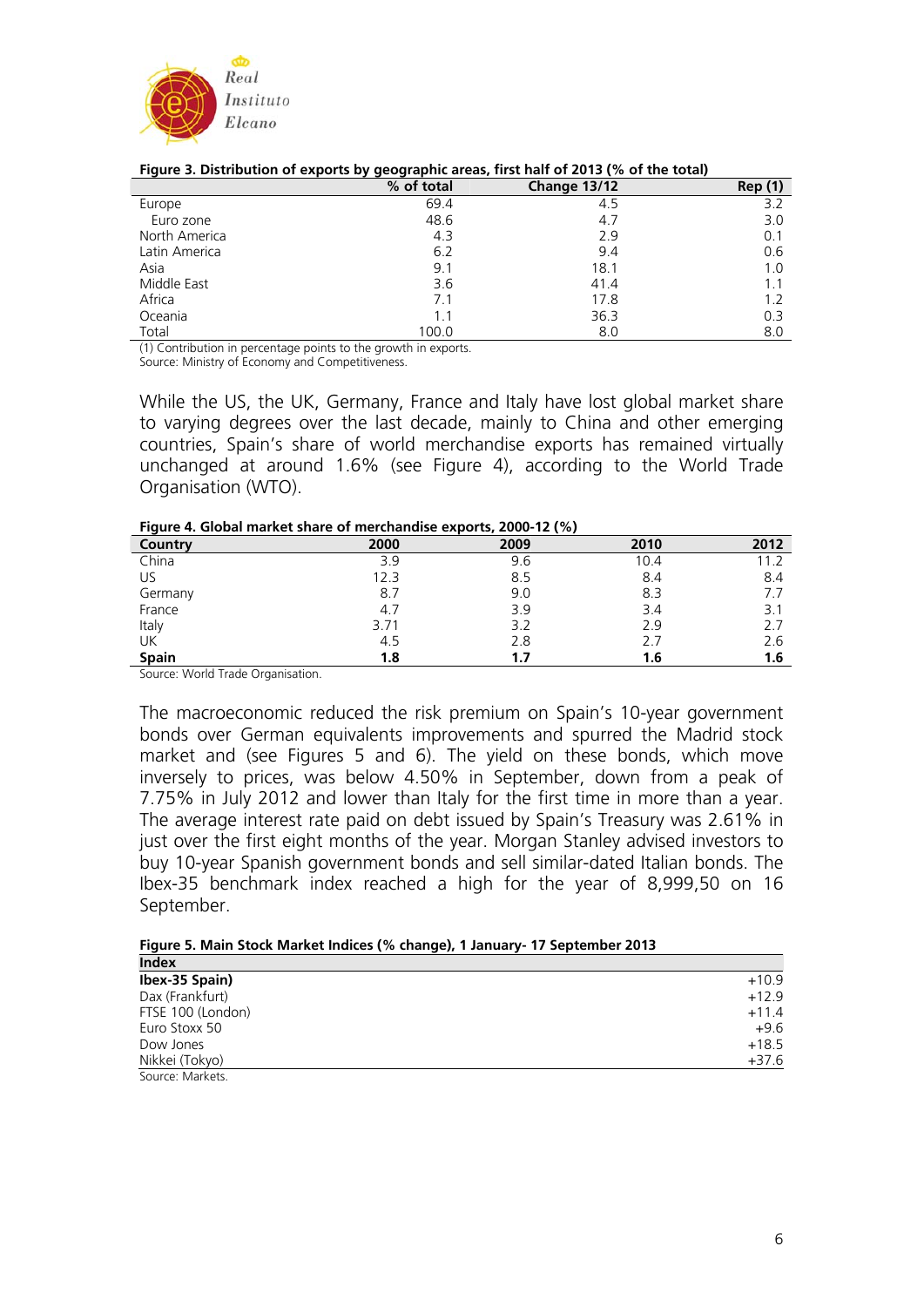

|                    | Yield $(\%)$ | Spread (pp) |  |  |  |
|--------------------|--------------|-------------|--|--|--|
| Germany            | 1.97         |             |  |  |  |
| Greece             | 10.38        | 8.41        |  |  |  |
| Italy              | 4.53         | 2.56        |  |  |  |
| Portugal           | 7.14         | 5.17        |  |  |  |
| <b>Spain</b>       | 4.41         | 2.44        |  |  |  |
| $(1)$ 17 Contambor |              |             |  |  |  |

(1) 17 September**.**  Source: ThomsonReuters.

*… but unemployment hardly abates…* 

Unemployment fell by 225,000 in the second quarter to just below 6 million, the largest drop in more than five years, and the rate declined by 0.9 points to 26.3% (see Figure 7). Most of the 150,000 jobs created, however, were seasonal ones in tourism. The number of part-time jobs reached a record 2.75 million, 16.4% of total jobs. This rise is due to last year's labour market reforms which made these jobs more flexible.

|  | Figure 7. Unemployment rates of Spain's regions, June 2013 (%) |  |  |  |
|--|----------------------------------------------------------------|--|--|--|
|  |                                                                |  |  |  |

| Region                | <b>Unemployment rate</b> |
|-----------------------|--------------------------|
| Andalusia             | 35.8                     |
| Aragón                | 21.9                     |
| Asturias              | 24.4                     |
| Balearic Islands      | 21.0                     |
| <b>Basque Country</b> | 15.4                     |
| Canary Islands        | 33.7                     |
| Cantabria             | 22.3                     |
| Castilla and León     | 21.3                     |
| Castilla-La Mancha    | 30.3                     |
| Catalonia             | 23.8                     |
| Extremadura           | 33.7                     |
| Galicia               | 22.4                     |
| La Rioja              | 20.7                     |
| Madrid                | 19.5                     |
| Murcia                | 29.1                     |
| Navarre               | 18.3                     |
| Valencia              | 20.1                     |
| Spain                 | 26.3                     |

Source: INE.

Employment Minister Fátima Báńez unveiled plans to reduce the number of work contracts from 41 to five, which she said would make it easier for SMEs, in particular, to hire people.

The government has already lowered the cost of firing workers and given firms more flexibility to opt out of collective wage agreements and strike arrangements at company level.

The IMF proposed a pact in August between trade unions, employers and the government under which workers would accept further wage moderation in return for job creation and the government would reduce social security costs. All sides rejected it for a variety of reasons. According to an IMF simulation, based on a 10% wage cut, such a pact could result in the unemployment rate falling by 6 to 7 percentage points. Oli Rehn, the European Commissioner for Economic and Monetary Affairs, called for the idea to be given a try.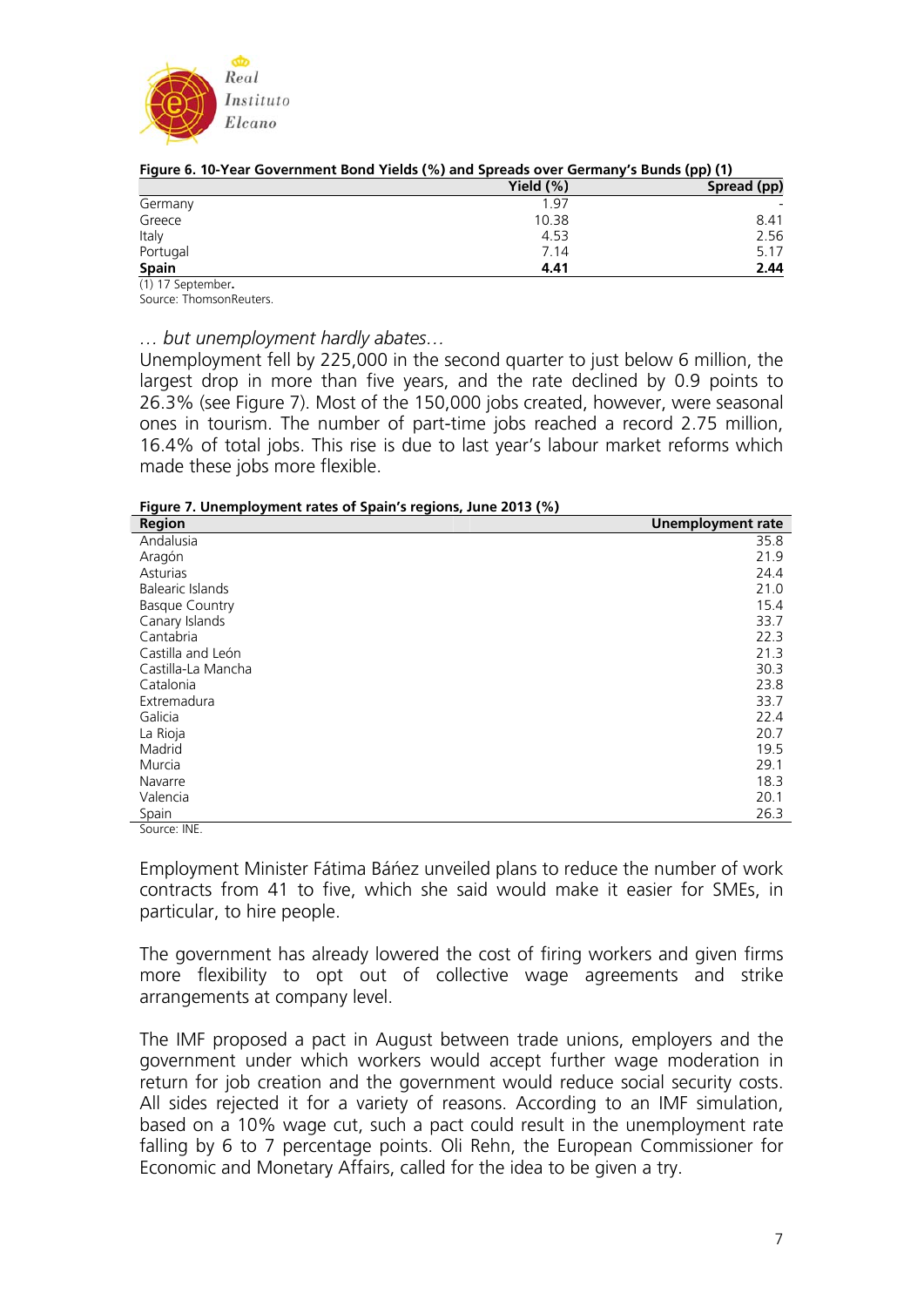

## *… and public debt surpasses 90% of GDP*

Public debt continued to climb and stood at  $€942.7$  billion at the end of June (92.2% of GDP), according to the Bank of Spain. This was higher than the forecast for the whole year.

In 2007 the debt represented 36.3% of GDP, one of the lowest levels in the EU. It is now higher than Germany's and the UK's.

## *Pension reform to end automatic indexation to inflation*

Pension payments will rise by a minimum of 0.25% as of next year, well below expected inflation rates, and the maximum increase, when the system can afford it, will be capped at inflation plus a 0.25 pp top up.

The pay-as-you-go pension system in its current state is unsustainable, due to a combination of demographic factors (low birth rate and ageing), high unemployment, which has reduced the number of workers per retiree and weakened the financial health of the social security, and pension rises in precrisis years that cannot be sustained.

The reforms follow a report by a committee of experts that proposed a 'sustainability factor' (an annual formula for updating pensions). This formula is based on an intergenerational equity factor and an annual growth factor. The first one updates pension benefits for life expectancy –for a given base contribution history, an increase in the retirement period means a decline in the monthly pension benefit–. The other is a complex formula that determines the annual increase in pension benefits (see Figure 8). The reforms aim to ensure the system's solvency by adjusting pensions to balance the system.

| Annual<br>benefit<br>arowth | $=$ | Average<br>inflation |  | Growth<br>$O+$<br>revenues<br>in real<br>terms |  | Growth<br>in the<br>number<br>O1<br>pensions |  | Difference<br>of new<br>less<br>expiring<br>pensions |  | Convergence<br>speed |  | Structural<br>surplus or<br>deficit of<br>system |
|-----------------------------|-----|----------------------|--|------------------------------------------------|--|----------------------------------------------|--|------------------------------------------------------|--|----------------------|--|--------------------------------------------------|
|-----------------------------|-----|----------------------|--|------------------------------------------------|--|----------------------------------------------|--|------------------------------------------------------|--|----------------------|--|--------------------------------------------------|

### **Figure 8. Sustainability factor formula for annual pension benefit growth**

Parliament is expected to approve the reforms, which will help to reduce the budget deficit, by the end of the year.

## *Spain moves up a notch in competitiveness ranking, but weaknesses persist*  Spain rose one notch in the World Economic Forum's Global Competitiveness Index 2013-14 to  $35<sup>th</sup>$  place, but its already low position in three of the 12 categories that determine the overall rankings –macroeconomic environment, financial market development and labour market efficiency– worsened (see Figures 9 and 10). In the case of macroeconomic fundamentals and financial market development, the deterioration stemmed from the country's still unresolved crisis, though progress has been made in both areas, and in the other one, the impact of labour market reforms has yet to be felt and the reforms are also considered to be insufficient. The rankings are based on data in some areas and perceptions in others (drawn from surveys).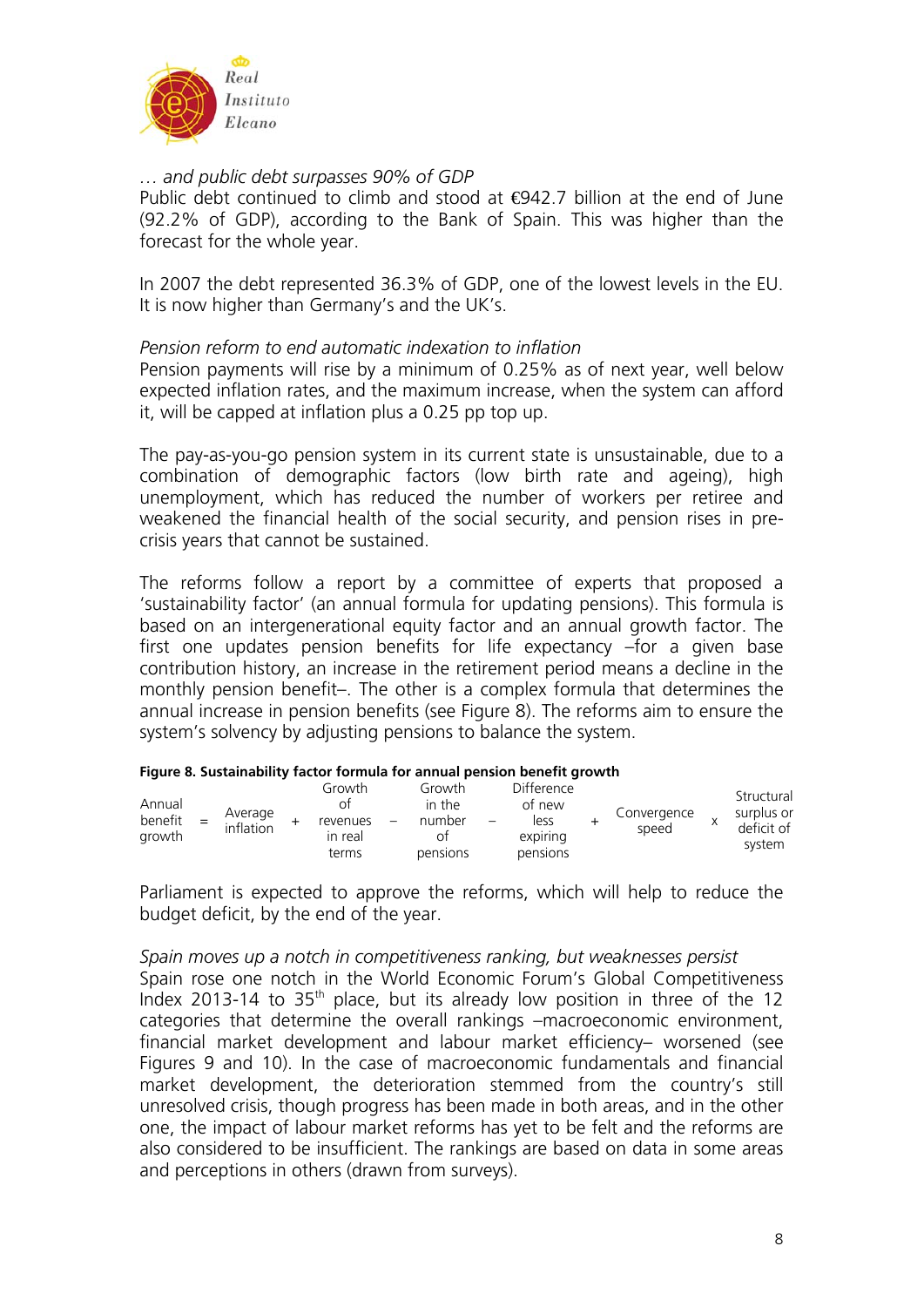

| <b>TRIMING 2012-12 COMPATION COMPOUNDED</b> INDEX 2013-1 <del>1</del> RIMING 2012-13 COMPAINSONS |                         |                         |  |  |  |  |  |
|--------------------------------------------------------------------------------------------------|-------------------------|-------------------------|--|--|--|--|--|
| Country                                                                                          | 2013-14 rank out of 148 | 2012-13 rank out of 144 |  |  |  |  |  |
| Switzerland                                                                                      |                         |                         |  |  |  |  |  |
| Finland                                                                                          |                         |                         |  |  |  |  |  |
| Germany                                                                                          |                         |                         |  |  |  |  |  |
| US                                                                                               |                         |                         |  |  |  |  |  |
| UK                                                                                               | 10                      |                         |  |  |  |  |  |
| France                                                                                           | 23                      |                         |  |  |  |  |  |
| <b>Spain</b>                                                                                     | 35                      | 36                      |  |  |  |  |  |

#### **Figure 9. The Global Competitiveness Index 2013-14 rankings and 2012-13 comparisons**

Source: World Economic Forum.

#### **Figure 10. Components of the Global Competitiveness Index**

|                                             | Rank (out of 148) | Rank (out of 144) |
|---------------------------------------------|-------------------|-------------------|
| Basic requirements (20% of the index)       | 38                | 36                |
| <b>Institutions</b>                         | 58                | 48                |
| Infrastructure                              | 10                | 10                |
| Macroeconomic environment                   | 116               | 104               |
| Health and primary education                | 30                | 36                |
| Efficiency enhancers (50% of the index)     | 28                | 29                |
| Higher education and training               | 26                | 29                |
| Goods market efficiency                     | 63                | 55                |
| Labour market efficiency                    | 115               | 108               |
| Financial market development                | 97                | 82                |
| Technological readiness                     | 26                | 26                |
| Market size                                 | 14                | 14                |
| Innovation and sophistication factors (30%) | 32                | 31                |
| <b>Business sophistication</b>              | 33                | 32                |
| Innovation                                  | 34                | 35                |

Source: Global Competitiveness Reports, World Economic Forum.

The three most problematic factors for doing business are access to financing (138<sup>th</sup>), inefficient government bureaucracy and restrictive labour regulations. While Spain has obtained access to international financing markets at a more affordable cost, this has not resulted in easier access to loans for local companies, which still suffer from a very tight credit squeeze.

The country's main strength is its world-class transport infrastructure ( $6<sup>th</sup>$ ) and  $$ despite the very high unemployment rate– a large and skilled labour force, thanks to one of the highest tertiary education enrolment rates  $(8<sup>th</sup>)$ . Spain scores particularly well in availability of scientists and engineers (18<sup>th</sup>). However, there are nowhere near enough jobs for them as Spain's economy is a long way from being knowledge-based. The country's capacity to retain talent is ranked 102<sup>nd</sup>, down from 82<sup>nd</sup> in 2012-13. The substantial drop in this ranking underscores Spain's brain drain: bright young scientists are increasingly working abroad.

## *Trade union membership remains unchanged over a decade*

Spain's trade union affiliation stood at 16% between 2001 and 2011 and remained below the average for OECD countries (see Figure 11). The unions wield an influence out of proportion to the low membership.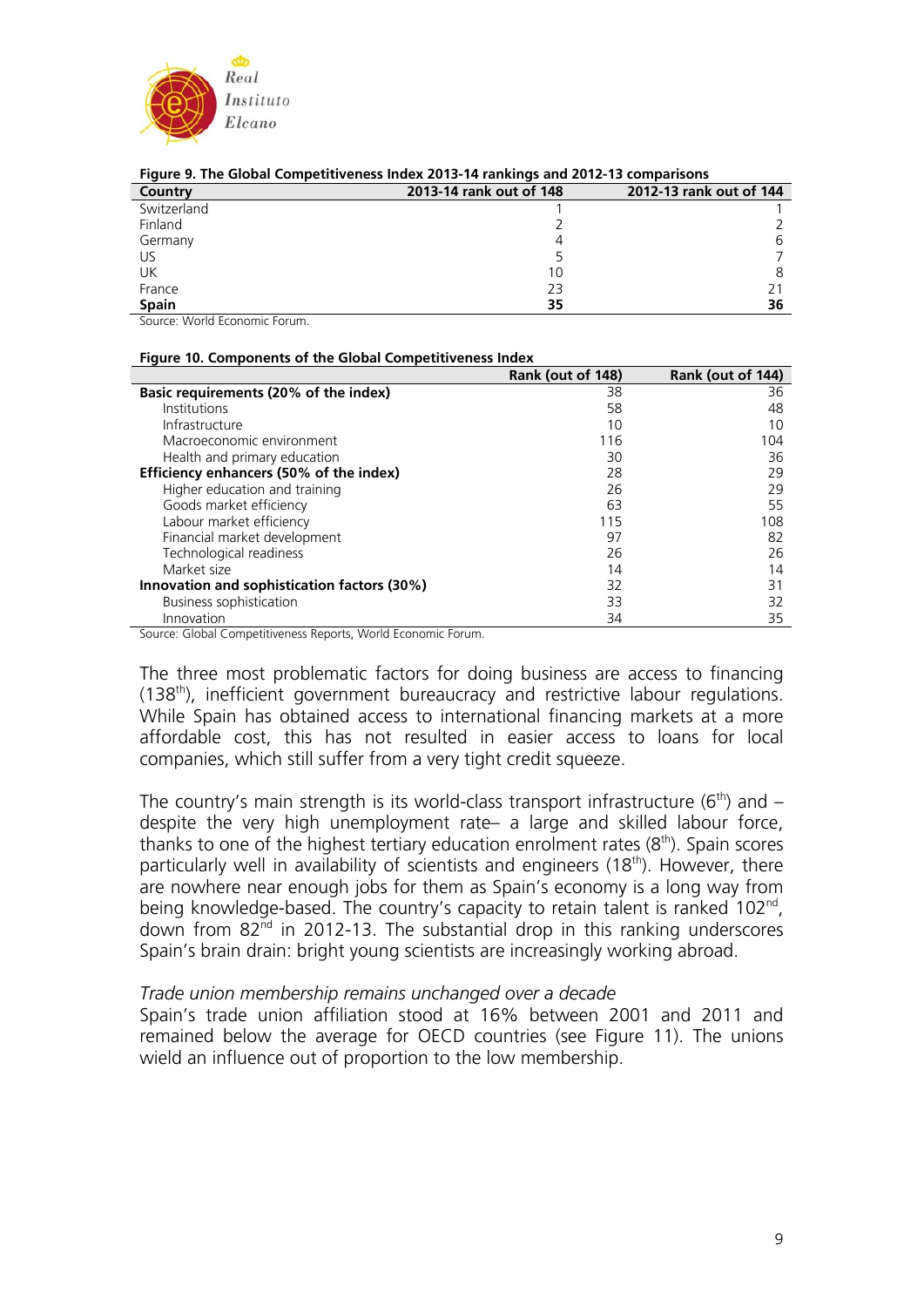

#### **Figure 11. Trade union membership, 2001 and 2011, in OECD countries**

|         | 2001 | 2011(1) |
|---------|------|---------|
| Iceland | 88.1 | 79.4    |
| Sweden  | 77.3 | 67.7    |
| Italy   | 34.2 | 35.1    |
| UK      | 29.6 | 25.8    |
| Germany | 23.7 | 18.5    |
| OECD    | 19.9 | 17.5    |
| Spain   | 15.9 | 15.9    |
| France  | 7.9  | 7.6     |

(1) 2011 or latest year available.

Source: OECD, Trade Union Density 2011.

### **Corporate scene**

### *Leading companies generate higher share of revenues abroad*

The companies that form the Ibex-35 benchmark index of the Madrid Stock Exchange generated 62% of their revenues abroad in the first half of the year, up from 60.4% in the same period of 2012 (see Figure 12).

Total revenues were slightly lower, however, at €230.2 billion, compared with €232.6 billion in 2012.

| Company                | <b>Sector</b>           | Total revenues (€mn) | International (% of |
|------------------------|-------------------------|----------------------|---------------------|
|                        |                         |                      | total)              |
| Abengoa                | Technology              | 3,402                | 82.2                |
| Abertis                | Motorways               | 2,305                | 63.8                |
| Acciona                | Construction            | 3,255                | 41.2                |
| Acerinox               | Metals                  | 2,072                | 91.2                |
| ACS                    | Construction & services | 19,121               | 84.6                |
| Amadeus IT Holding     | Travel technology       | 1,595                | 94.9                |
| Banco Popular          | Banking                 | 2,574                | 8.0                 |
| <b>Banco Sabadell</b>  | Banking                 | 2,462                | 3.8                 |
| <b>Banco Santander</b> | Banking                 | 26,373               | 80.6                |
| <b>Bankinter</b>       | Banking                 | 744                  | 0.0                 |
| <b>BBVA</b>            | Banking                 | 11,831               | 63.8                |
| <b>BME</b>             | Stock market operator   | 151                  | 0.0                 |
| Caixabank              | Banking                 | 4,769                | 0.2                 |
| Día                    | Supermarket chain       | 4,864                | 54.8                |
| Enagás                 | Electricity             | 631                  | 1.9                 |
| Endesa                 | Electricity             | 15,087               | 38.3                |
| <b>FCC</b>             | Construction            | 3,134                | 41.9                |
| Ferrovial              | Construction            | 3,758                | 67.0                |
| <b>Gas Natural</b>     | Gas                     | 12,895               | 44.9                |
| Grifols                | Pharmaceutical          | 1,381                | 92.1                |
| IAG                    | Airline                 | 8,039                | 86.9                |
| Iberdrola              | Electricity             | 16,836               | 53.7                |
| Inditex                | Fashion retailer        | 7,655                | 80.7                |
| Indra                  | Electronics             | 1,490                | 57.5                |
| Jazztel                | Telecoms                | 487                  | 0.0                 |
| Mapfre                 | Insurance               | 9,239                | 61.8                |
| Mediaset (Telecinco)   | Media                   | 425                  | 1.6                 |
| OHL                    | Construction            | 1,685                | 74.2                |
| Red Eléctrica          | Electricity             | 856                  | 1.9                 |
| Repsol                 | Oil                     | 29,144               | 50.9                |
| Sacyr-Vallehermoso     | Construction            | 1,679                | 52.0                |
| TécnicasReunidas       | Engineering             | 1,395                | 96.4                |
| Telefónica             | Telecoms                | 28,563               | 76.9                |
| Viscofan               | Artificial casings      | 387                  | 72.5                |
| Total                  |                         | 230,283              | 62.0                |

**Figure 12. International revenues of Ibex-35 companies, first half 2013 (€ mn and % of total revenues)**

Source: National Securities Market Commission.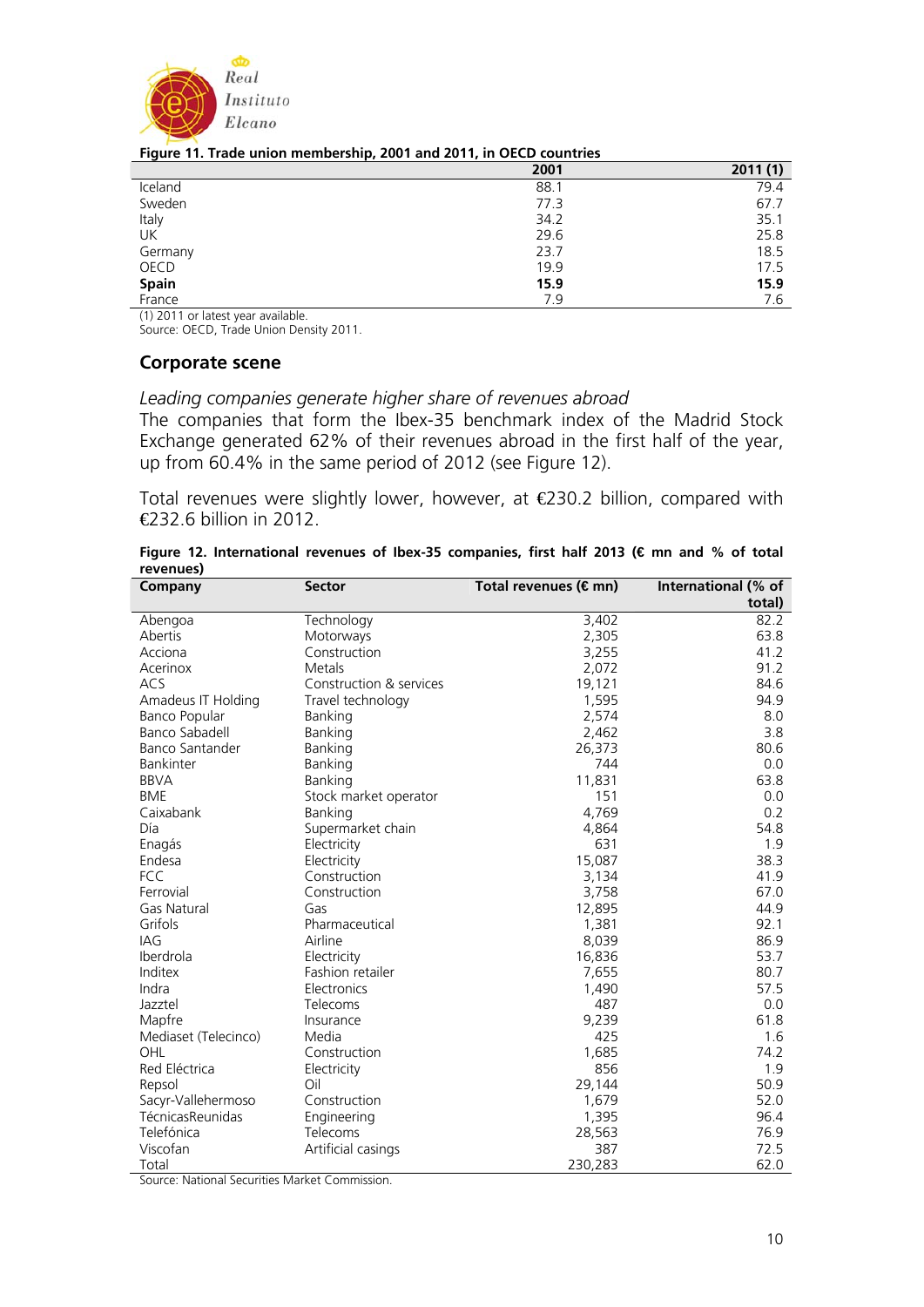

## *First half bank earnings improve*

Bank profits began to improve in the first half of 2013, largely as a result of setting aside a smaller proportion of income to cover bad loans. The net profit of Santander, the euro zone's largest bank by market capitalisation, jumped 29% year-on-year to €2.26 billion and almost more than for the whole of 2012. Nonperforming loans accounted for 5.18% of Santander's overall loan book, half the average for the whole banking sector in Spain.

BBVA, the second-largest Spanish bank, came close to doubling its profits in the first half. Net earnings rose 95% to  $E$  88 billion. Both Santander and BBVA, whose combined assets in Spain account for around one-quarter of the country's total, were helped by their units abroad, which offset the poor results in their domestic market (see Figures 13 and 14).

Emerging markets accounted for 56% of Santander's profits and 58% of BBVA's gross income.

| $\cdot$ $\cdot$                               |            |
|-----------------------------------------------|------------|
|                                               | % of total |
| Brazil                                        | 25         |
| <b>UK</b>                                     | 13         |
| Mexico                                        | 12         |
| US                                            | 12         |
| <b>Spain</b>                                  | 8          |
| Rest of Latin America                         | 8          |
| Chile                                         | 6          |
| Poland                                        | 5          |
| Rest of Europe                                | 5          |
| Germany                                       | 5          |
| Portugal                                      |            |
| 74) Fuch die eine deutsche Affendet erstellt. |            |

#### **Figure 13. Distribution of Santander's attributable profit (% of total) by operating segments, first half of 2013 (1)**

(1) Excluding Spain's run-off real estate. Source: Santander.

# **Figure 14. Distribution of BBVA's gross income by countries (% of total), first half of 2013**

|                | % of total |
|----------------|------------|
| <b>Spain</b>   | 29         |
| Mexico         | 28         |
| South America  | 23         |
| US             | 10         |
| Turkey         | 5          |
| Rest of Europe |            |
| Asia           |            |
| Source: BBVA.  |            |

Bankia, the nationalised savings bank which received  $E$ 4 billion in EU aid, posted a profit of €192 million in the first half after suffering Spain's biggestever corporate loss in 2012 (€19.02 billion).

While profits improved, the banking sector's non-performing loans continued to rise and at the end of June (latest figure) reached a record 11.6% of total loans. This figure excludes the bad loans in the 'bad bank' Sareb.